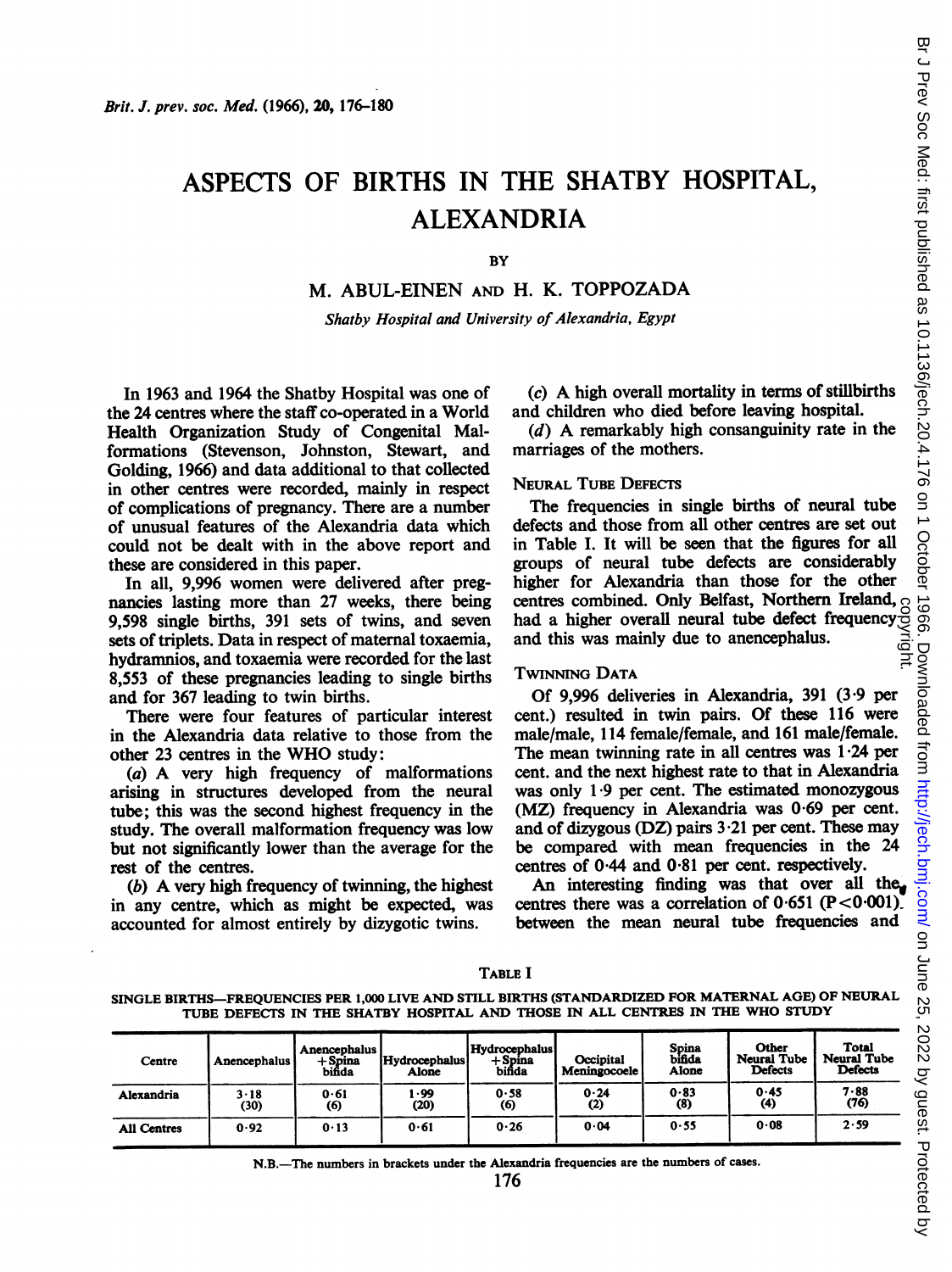estimated dizygous twinning frequencies. Of the 204 pregnancies resulting in like-sexed twins where toxaemia was recorded, in 24 (11 8 per cent.) the mothers had toxaemia. Of the mothers of the 143 unlike-sexed twin pairs, 21 (14-7 per cent.) had toxaemia. This leads to an estimated frequency of toxaemia with MZ pairs of <sup>4</sup> <sup>9</sup> per cent. and in DZ pairs of  $14 \cdot 7$  per cent. This difference is significant at a <sup>1</sup> per cent. level.

These findings in respect of twinning and toxaemia are in the same direction as those from Belfast, where in 545 twin pregnancies the estimated frequency of toxaemia with MZ and DZ pairs was respectively  $4.7$  and  $25.5$  per cent. in hospital births. This difference is also significant at a <sup>1</sup> per cent. level. Such differences are relevant to any incompatibility hypothesis of pre-eclamptic toxaemia. The frequency of consanguinity in the parents of twins does not differ significantly from the frequency in parents of singletons. There was no difference in consanguinity frequency in parents of like and those of unlikesexed twins.

## **MORTALITY**

The stillbirth rate in Alexandria was the highest in any of the 24 co-operating centres, being 82 per 1,000 total births. The average for the remaining centres was 24-2 per 1,000. The relationship of these losses to consanguinity is considered below.

## **CONSANGUINITY**

Of 9,586 single births in Alexandria where the presence or absence of consanguinity was recorded, the parents were related in 3,155 (32-9 per cent.). The first-cousin marriage rate was 22-0 per cent. and that of lesser degrees of relationship was 10 9 per cent., and there is some reason for believing that the lesser degrees of relationship were under-reported. How-

ever, ascertainment of first-cousin relationships is likely to be rather accurate, as the four possible types of first cousins are each described differently in Arabic and are well understood by the mothers questioned. These are very high consanguinity rates, being three times as high as in any other centre. The frequency of consanguinity was not related to parity or maternal age. It is important to examine the frequencies of malformations and of "perinatal" deaths in the offspring of related and unrelated parents.

Consanguinity, Stillbirths, and Early Deaths of Infants.-The associations of consanguinity in different degrees with stillbirths and deaths of infants in the maternity hospital before discharge are shown in Table II. These early infant deaths are approximately but not exactly the same as first-week deaths. There is no reason to suppose that infants born of consanguineous and non-consanguineous marriages stay in hospital for different lengths of time.

It will be seen that there is a significant increase in the frequency of stillbirths in the offspring of related parents mainly contributed by first-cousin marriages and that the numbers of hospital deaths are small. However, analysis of these stillbirths shows an overwhelming contribution from deaths from neural tube defects which, as will be shown below, are associated with parental consanguinity. Considering only stillbirths and early deaths in children who were not malformed, as will be seen from Table II, the influence of consanguinity disappears. However, the data in the last column of the Table show that in the other centres in the WHO study there is <sup>a</sup> consistent effect of inbreeding on mortality even when malformed children are excluded in the data. (The differences between

| <b>Relationships</b><br>of Parents                              |        | <b>Still Births</b>              |        | <b>Infant Deaths</b><br><b>Early in Hospital</b> | Still Births and Early Deaths in Hospital |                                  |                                   |                                             |  |  |  |
|-----------------------------------------------------------------|--------|----------------------------------|--------|--------------------------------------------------|-------------------------------------------|----------------------------------|-----------------------------------|---------------------------------------------|--|--|--|
|                                                                 |        | Alexandria                       |        | Alexandria                                       | Number                                    | Frequency per 1,000 Total Births |                                   |                                             |  |  |  |
|                                                                 |        | Frequency                        |        | Frequency                                        |                                           |                                  | <b>Excluding Malformed Births</b> |                                             |  |  |  |
|                                                                 | Number | per 1,000<br><b>Total Births</b> | Number | per 1,000<br><b>Live Births</b>                  |                                           | <b>All Births</b><br>Alexandria  | Alexandria                        | All<br><b>Other Centres</b><br>in WHO Study |  |  |  |
| <b>First Cousins</b><br><b>Related but Less</b><br>Closely than | 203    | 96.21                            | 13     | 6.82                                             | 216                                       | 102.37                           | 86.87                             | 65.96                                       |  |  |  |
| <b>First Cousins</b>                                            | 76     | 72.66                            | 6      | 6.19                                             | 82                                        | 78.39                            | 70.53                             | 49.83                                       |  |  |  |
| All Related                                                     | 279    | 88.40                            | 19     | 6.60                                             | 298                                       | 94.42                            | 81.42                             | $62 \cdot 10$                               |  |  |  |
| Not Related                                                     | 506    | 78.69                            | 49     | 8.27                                             | 555                                       | $86 - 31$                        | $80 - 70$                         | 35.93                                       |  |  |  |

TABLE II

## STILL BIRTHS AND EARLY INFANT DEATHS-SINGLE BIRTHS AND CONSANGUINITY OF PARENTS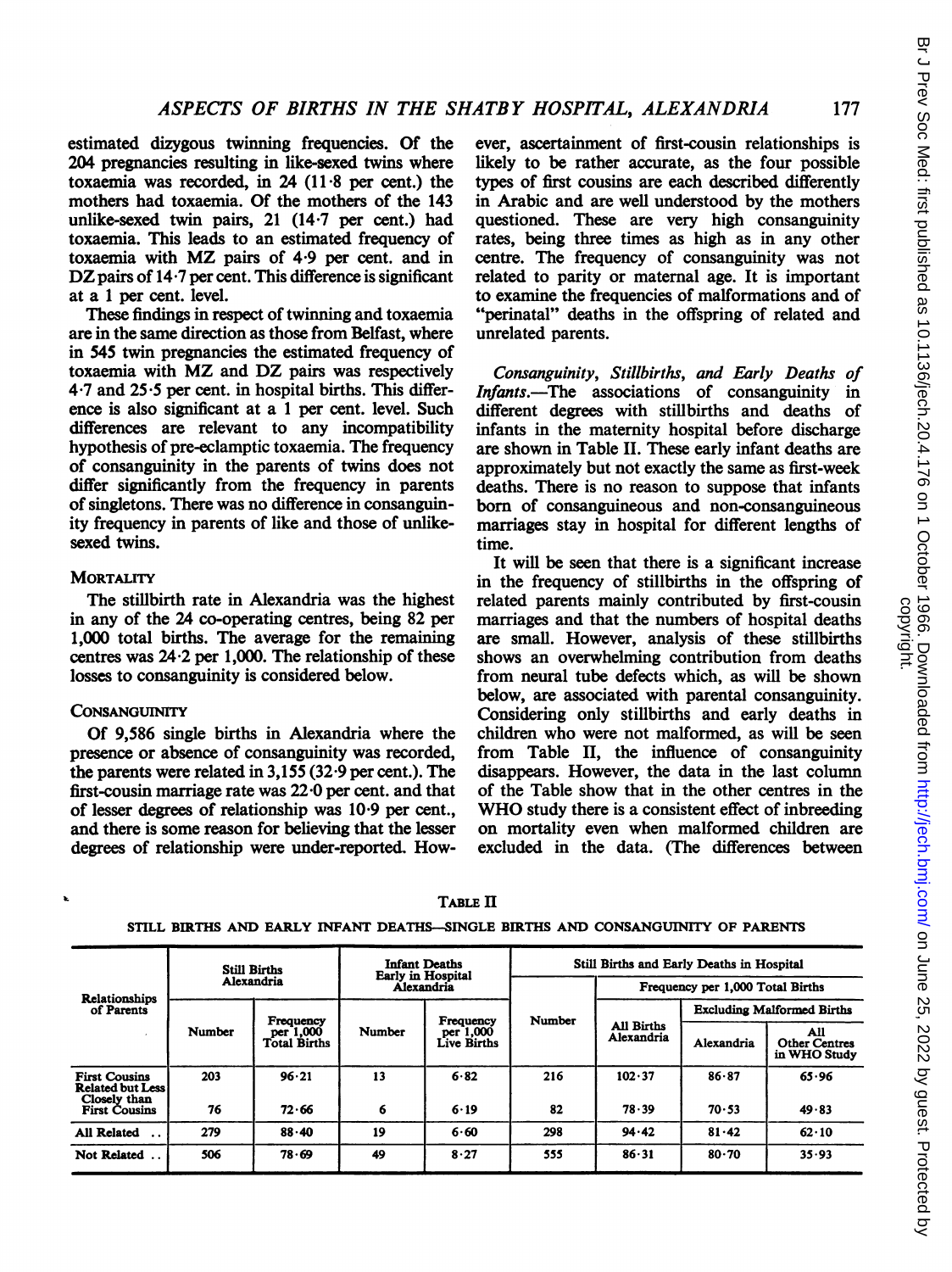mortality in offspring of first cousins and those related in lesser degree is significant at a  $0.1$  per cent. level, as is the difference between the mortality of the offspring of these related in lesser degree and of those not related.)

The explanation of the Alexandria data probably lies in the high frequency of lesser degrees of consanguinity not identified and in the high, presumably mainly socio-economically determined, perinatal wastage. Such deaths must so outnumber those due to consanguinity effects per se that they mask its manifestations.

Consanguinity and Malformations.-In all 111 malformed children were born in the 9,598 single births, a frequency of 11-6 per 1,000 total births. These are major malformations of types fully specified in the WHO report. They do not include hypospadias, hydrocoele, undescended testicles, hernias, minor ear malformations, naevi, moles, etc. The conditions from which the children suffered and the relationships of their parents are shown in Table III.

TABLE III CONSANGUINITY AND MALFORMATIONS ALEXANDRIA

|                                                                                                                      | No.                | Cases with Parental Consanguinity |                       |                     |                                  |                     |                                  |  |  |  |  |
|----------------------------------------------------------------------------------------------------------------------|--------------------|-----------------------------------|-----------------------|---------------------|----------------------------------|---------------------|----------------------------------|--|--|--|--|
| Malformation                                                                                                         | of<br>Cases        |                                   | No.                   |                     | Per cent.                        |                     |                                  |  |  |  |  |
|                                                                                                                      |                    | FC                                | <b>LFC</b>            | T                   | FC                               | <b>LFC</b>          | т                                |  |  |  |  |
| Anencephalus<br>with<br>and without Spina<br>bifida<br>Hydrocephalus only                                            | 36<br>20           | 14<br>7                           | 11<br>2               | 19<br>9             | 38.9<br>$35 - 0$                 | 13.9<br>10.0        | $52 - 8$<br>45.0                 |  |  |  |  |
| $Hydrocephalus +$<br>Spina bifida<br>Other Neural Tube                                                               | 6                  | 4                                 | 0                     | 4                   | $66 - 7$                         | 0                   | $66 - 7$                         |  |  |  |  |
| Defects<br>$\ddot{\phantom{a}}$<br>Spina bifida<br>Congenital<br>Heart                                               | 6<br>Ŕ             | 1<br>4                            | 1<br>1                | $\frac{2}{5}$       | $16 - 7$<br>$50 - 0$             | $16 - 7$<br>12.5    | $33 - 3$<br>62.5                 |  |  |  |  |
| <b>Disease</b><br><b>Malformations</b><br>of                                                                         | 1                  | 0                                 | 1                     | 1                   | 0                                | 100.0               | 100.0                            |  |  |  |  |
| Gut<br>Harelip with or with-<br>out associated Cleft                                                                 | 4                  | 0                                 | 0                     | 0                   | 0                                | 0                   | 0                                |  |  |  |  |
| Palate<br>Talipes<br><b>Malformations</b><br>of                                                                      | 9<br>š             | 2<br>o                            | 0<br>0                | $\overline{2}$<br>ō | 22.2<br>0                        | 0<br>O              | 22.2<br>0                        |  |  |  |  |
| <b>Extremities</b><br>Other Skeletal Mal-                                                                            | 5                  | 1                                 | 0                     | 1                   | 20.0                             | 0                   | 20.0                             |  |  |  |  |
| formations<br>$\ddot{\phantom{a}}$<br><b>Miscellaneous</b><br>. .<br><b>Multiple Defects</b><br>$\ddot{\phantom{0}}$ | 2<br>$\frac{1}{5}$ | 1<br>1<br>$\overline{2}$          | 0<br>1<br>Ô           | 1<br>$\frac{2}{2}$  | $50 - 0$<br>$25 - 0$<br>$40 - 0$ | 0<br>25.0<br>Ω      | 50.0<br>50.0<br>40.0             |  |  |  |  |
| Total                                                                                                                | 111                | 37                                | 11                    | 48                  | $33 - 3$                         | $9 - 9$             | $43 - 2$                         |  |  |  |  |
| <b>SUMMARY</b>                                                                                                       |                    |                                   |                       |                     |                                  |                     |                                  |  |  |  |  |
| All Neural Tube De-<br>fects<br>All Other Defects<br>All Not Malformed                                               | 76<br>35<br>9,475  | 29<br>8<br>2,072                  | 9<br>2<br>1,035 3,107 | 38<br>10            | 38.2<br>22.8<br>21 - 9           | 11.8<br>5.7<br>10.9 | $50 - 0$<br>$28 - 5$<br>$32 - 8$ |  |  |  |  |

It will be seen, however, that the entire contribution to association of consanguinity with malformations is from the neural tube defects and that half of this is due to anencephalus. The frequency of parental consanguinity in children with all neural tube defects  $(38/76)$  is significantly greater than in non-malformed children  $(3,107/9,475)$ :  $\chi^2 = 29.40$ ; d.f.  $=1$ ; P<0.001. This association was not demonstrated before the WHO Study, but in that investigation the association was also found in the data from Bombay.

Consanguinity and Disturbances of Pregnancy.— As already noted the presence or absence of hydramnios, toxaemia of pregnancy, and maternal diabetes was recorded in 8,553 pregnancies which resulted in single births. The inter-relationships of these maternal conditions, consanguinity, and survival or malformation of the infants are indicated in Table IV (opposite).

In the sample of 8,553 single births, the frequency of first-cousin marriages was 22-1 per cent. and of relationships of lesser degree  $11.2$  per cent. The comparable figures for all the 9,586 single births where consanguinity was recorded were 22.0 per cent. and  $10.9$  per cent. It would seem then that, in respect of consanguinity, these 8,553 were reasonably representative of the whole.

Consanguinity and Hydramnios.—In view of the. high frequencies of neural tube defects in Alexandria  $\vec{a}$ and the well-known relationship with hydramnios it might have been expected that the frequency of hydramnios would be high. It is notoriously difficult to get agreed criteria or to apply them to the diagnosis of hydramnios. In Alexandria 51 (0-6 per cent.) of all mothers were recorded as having this complication of pregnancy. The difficulties of diagnostic comparability make it virtually impossible to draw any conclusions. Of these 51 mothers, eleven also had toxaemia, one had diabetes, and two had toxaemia and diabetes (Table IV, opposite). Eighteen  $(35.3)$ per cent.) were related to their husbands and twelve of the  $37$  mothers  $(32.4$  per cent.) who had hydramnios only were related. Neither proportion differs significantly from that of consanguinity of all parents and the figures do not suggest any lesser consanguinity frequency. in women with hydramnios who are related to their husbands—which might have been expected if hydramnios represented a maternal/foetal incompatibility. copyright.

The frequency of malformations in the offspring of women with hydramnios was 16/51 (31-4 per cent.) and most of the malformations were of the neural tube type. As will also be noted the mortality of foetuses was very high.

Consanguinity and Diabetes.-38 of the mothers of single-born children had diabetes. Of these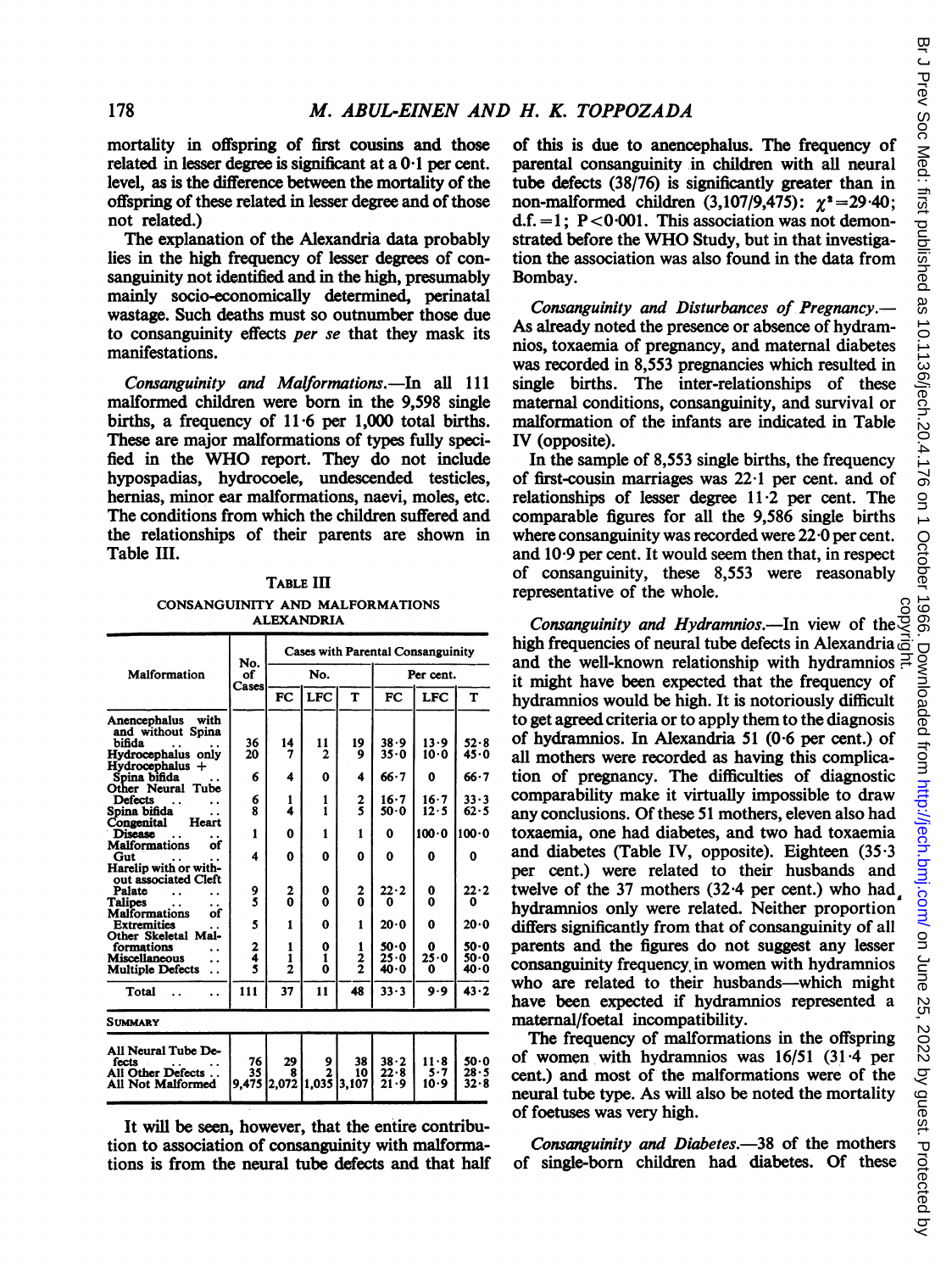TABLE IV

SINGLE BIRTHS-DISTURBANCES OF PREGNANCY-"PERINATAL" DEATHS-MALFORMATIONS AND CONSANGUINITY

|                                                                                             | Number    |             | Per        | Major                                                         |    |            | <b>Survival</b> |                |                      | Still-<br>Deaths        |           | Consanguinity |                         |                                         |                         |                       |                         |                         |                             |
|---------------------------------------------------------------------------------------------|-----------|-------------|------------|---------------------------------------------------------------|----|------------|-----------------|----------------|----------------------|-------------------------|-----------|---------------|-------------------------|-----------------------------------------|-------------------------|-----------------------|-------------------------|-------------------------|-----------------------------|
| <b>Disturbances</b><br>of Pregnancy                                                         | of Births |             |            | <b>Malformations</b><br>cent.<br>of Child<br>of All<br>Single |    | of Infants |                 |                | birth<br>Rate<br>per | in<br>Hospi-<br>tal per |           |               | Less<br>than            | All<br>Con-                             | Per<br>cent. of<br>Con- |                       |                         |                         |                             |
|                                                                                             | Male      | Fe-<br>male | Total      | <b>Births</b>                                                 | v  | N          | Total           | Per<br>cent.   | <b>LBA</b>           | <b>LBD</b>              | <b>SB</b> |               | Total<br>[Total Births' | 1,000<br>1.000<br>live<br><b>Births</b> | None                    | First<br>Cous-<br>ins | First<br>Cous-l<br>ins- | san-<br><b>Iguinity</b> | sanguin-<br>eous<br>parents |
| Toxaemia (only)<br>$\ddot{\phantom{1}}$<br>Hydramnios (only)<br>. .<br>Toxaemia and Hydram- | 379<br>15 | 318<br>22   | 699*<br>37 | $8 - 71$<br>0.43                                              | 11 | 691<br>26  | 699<br>37       | 1.14<br>129.72 | 477<br>21            | 9                       | 213<br>15 | 699<br>37     | 305<br>405              | 18.5<br>$45 - 4$                        | 491<br>25               | 143<br>10             | 65                      | 208<br>12               | 29.76<br>32.43              |
| $nios$<br>. .<br>Diabetes (only)<br>. .<br>Diabetes and Hydram-                             | 13        | 14          | 11<br>27   | 0.13<br>0.32                                                  |    | 6<br>26    | 11<br>27        | 145.45<br>3.70 | 4<br>17              |                         | 10        | 11<br>27      | 636<br>370              | —                                       | 19                      |                       |                         | 6                       | 54.55<br>29.63              |
| nios<br>$\cdot$ $\cdot$<br>Diabetes and Toxaemia<br>Toxaemia.Hydramnios.                    |           |             |            | 0.01<br>0.09                                                  |    |            | 8               | 12.50          | 0                    |                         |           |               | 625                     | --                                      |                         |                       | 0<br>h,                 | 0                       | 25.00                       |
| and Diabetes<br>. .<br>None of the Above                                                    | 4,081     | 3,684       | 7.768*     | 0.02<br>90.82                                                 | 62 | 7,706      | 7,768           | 0.80           | 7,292                | 43                      | 433       | 7.768         | 500<br>56               | 5.81                                    | 5,157                   | 0<br>1,728            | 0<br>883                | 2,611                   | 33.61                       |
| <b>TOTAL</b>                                                                                | 4,496     | 4.052       | 8,553      | 100.00                                                        | 88 | 8,465      | 8,553           | $\cdot$ 03     | 7,815                | 53                      | 685       | 8,553         | 80                      | $6 - 71$                                | 5.706                   | 1,893                 | 954                     | 12.847                  | 33.29                       |

\*Total of males and females less than "T" because of children whose sex was not determinable.

one also had hydramnios, eight also had toxaemia, and two had both toxaemia and hydramnios. Of these mothers ten (26-3 per cent.) were related to their husbands. The consanguinity frequency does not differ significantly from that in all mothers of single-born children who had no recorded upset of pregnancy.

Consanguinity and Toxaemia.-Pre-eclamptic toxaemia was recorded when women had blood pressures of 130/90 mm. Hg on at least two occasions after the 20th week of pregnancy and had, in addition, oedema, albuminuria, or raised blood urea levels. As mothers seldom attended before 20 weeks, essential hypertension could seldom be excluded, but those cases could not have contributed more than 10 per cent. to the total and the proportion, in the absence of any evidence, may be assumed to be approximately the same in women who were or were not related to their husbands.

In 5,706 marriages of unrelated persons, 491 (8-6 per cent.) mothers had toxaemia of pregnancy (excluding five mothers who also had hydramnios and toxaemia). In 2,847 consanguineous marriages, 208 mothers (7-3 per cent.) had toxaemia. The smaller frequency in mothers related to their husbands is significant at a 5 per cent. level. The consanguinity coding used in Alexandria was simple-none known, first cousins, and lesser degrees of relationship; the frequency of toxaemia in mothers whose husbands were first cousins was  $143/1,893$  (7.5 per cent.) and in those related to their husbands in lesser degrees it was 65/954 (6-8 per cent.).

The finding for all consanguinity is of interest but it might have been expected that there would be less

toxaemia when the woman's husband was her first cousin than when the relationship was less close, whereas there was rather more in first cousins although the difference is not significant  $\gamma^2 = 0.38$ ; P<0.5. An unusual feature of the toxaemia data in Alexandria is that, as may be seen from Table V, toxaemia does not occur more commonly in first births as is the usual finding. Toxaemia in "grandmultipara" is the main contributor to the findings.

#### TABLE V

PREGNANCY ORDER AND TOXAEMIA

|                    | with Toxaemia               | Numbers of Mothers                                                              |                                                                           |  |  |  |  |
|--------------------|-----------------------------|---------------------------------------------------------------------------------|---------------------------------------------------------------------------|--|--|--|--|
| Pregnancy<br>Order | Observed                    | Expected                                                                        | xª                                                                        |  |  |  |  |
| $8+$               | 65 75 46 45 40 43 49<br>186 | 67.0<br>$83 - 3$<br>72.3<br>$58 - 7$<br>$36 - 7$<br>45.6<br>41 - 7<br>$123 - 8$ | 0.03<br>0.73<br>$9.21*$<br>2.97<br>$4.63*$<br>0.10<br>1 - 1 1<br>$30.75*$ |  |  |  |  |
| Total              | 699                         | 699                                                                             | 49.53<br>$(d.f. = 7: P < 0.001)$                                          |  |  |  |  |

\* Significant at <sup>I</sup> per cent. level.

In view of the interest of the findings, another prospective study has now been started. In this there will be more detailed definition of consanguinity in spouses, collection of similar data concerning consanguinity in parents of the mothers of the patient, more precise recording of the basis of diagnosis of pre-eclampsia, and examination of possible biases associated with socio-economic status, admission to hospital for confinement, etc.

179